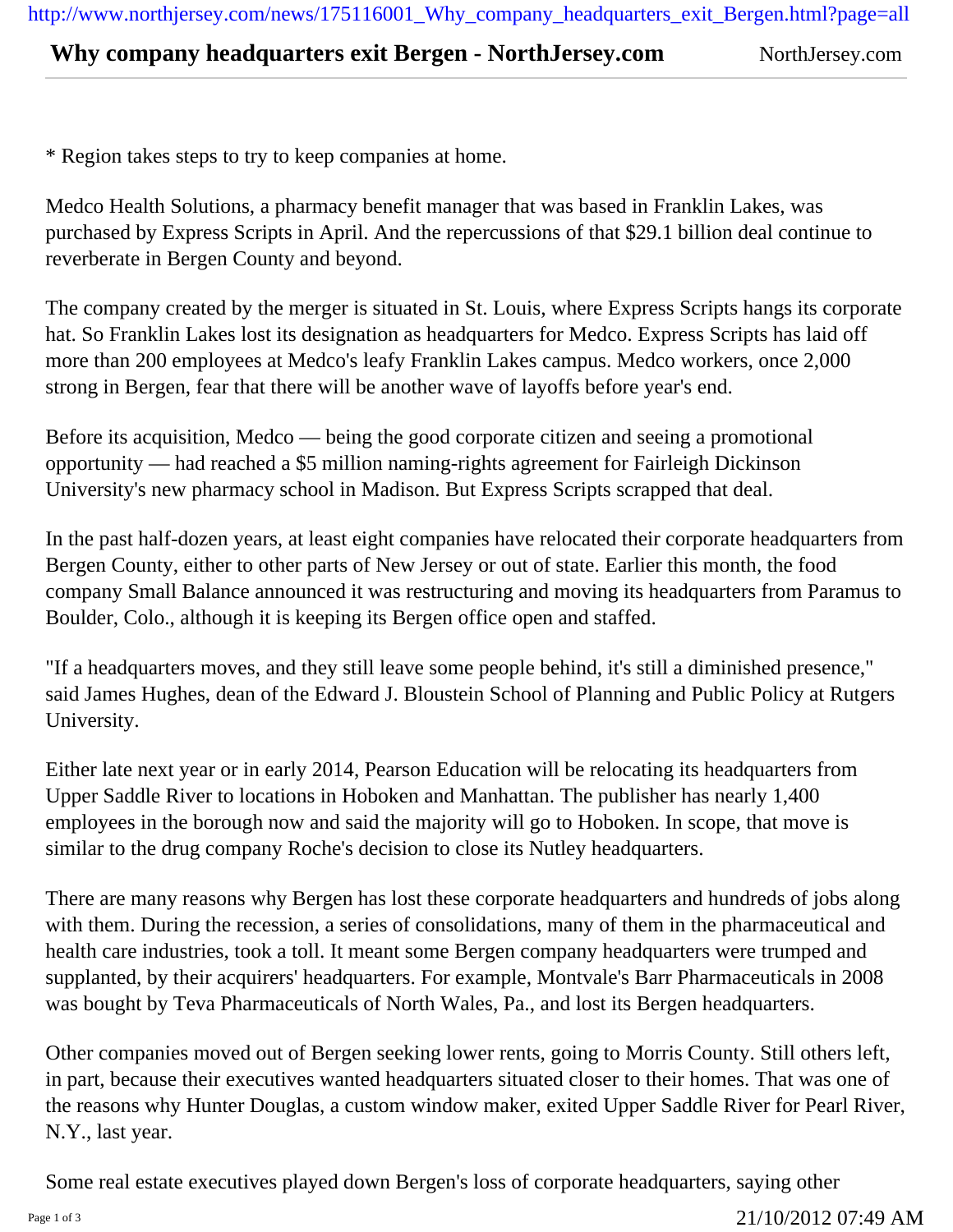[http://www.northjersey.com/news/175116001\\_Why\\_company\\_headquarters\\_exit\\_Bergen.html?page=all](http://www.northjersey.com/news/175116001_Why_company_headquarters_exit_Bergen.html?page=all) companies have or will move into the county to replace them.

"I don't think that we're looking at an exodus that is extreme coming out of Bergen County." said Jimmy Frank, executive director for Cushman & Wakefield in East Rutherford. "You position New Jersey on the quality of the workforce and the proximity to the most important market in the world … Ingersoll Rand moves out for its own business-operation reasons, and BMW sucks up that space and those people in the blink of an eye."

But a corporate headquarters, as opposed to just an office or other facility, brings special benefits to the immediate area where it is situated, Hughes, the Rutgers dean, said. For one, a corporate headquarters often attracts a lot of visitors, including customers, clients and out-of-town employees, who may use local hotels and restaurants. .

"A headquarters is usually important for a town," Hughes said. "All corporations have some charitable contributions. … Generally, within reason, they want to be good corporate citizens. And the dollars usually go to the community where the headquarters is located. If it's just a branch of the company, there is usually nobody at the site that has the ability to make those contributions. They have to go back to headquarters to get the approval."

Orders out of Express Scripts' headquarters in Missouri were to pull Medco's deal with the FDU pharmacy school. "We're proud to support pharmacist education, and we'll continue to do so in ways that directly help students learn more about the practice of pharmacy," an Express Scripts spokesman, Brian Henry, said in an email.

In a still-limping economy, some companies are trying to pinch as many pennies as they can by securing lower rents or dumping space that's no longer needed because of downsizing. But North Jersey, and Bergen in particular, has always been an expensive region for a company headquarters. In fact, northern New Jersey ranked as the fifth-most-expensive market for a company to operate its headquarters, at \$43.4 million a year, according to a study this year by the Princeton-based Boyd Co., which provides corporate site selection consulting services.

Despite its high cost, Bergen County has a lot to offer businesses, said John Boyd Jr., a principal at Boyd.

"As the economy improves, we should see less consolidations and more expansions," he said. "When that happens, the fundamentals for Bergen County are pretty strong: a highly developed public transportation system infrastructure and a lot of market-related office activity that really places a premium more upon market access rather than operating cost."

Pearson's exit from Upper Saddle River is being driven by several factors, said a company spokeswoman, Wendy Spiegel, including its desire to find a "vibrant" urban site.

"What precipitated the move was our lease was expiring in a number of locations, not just Upper Saddle River," she said.